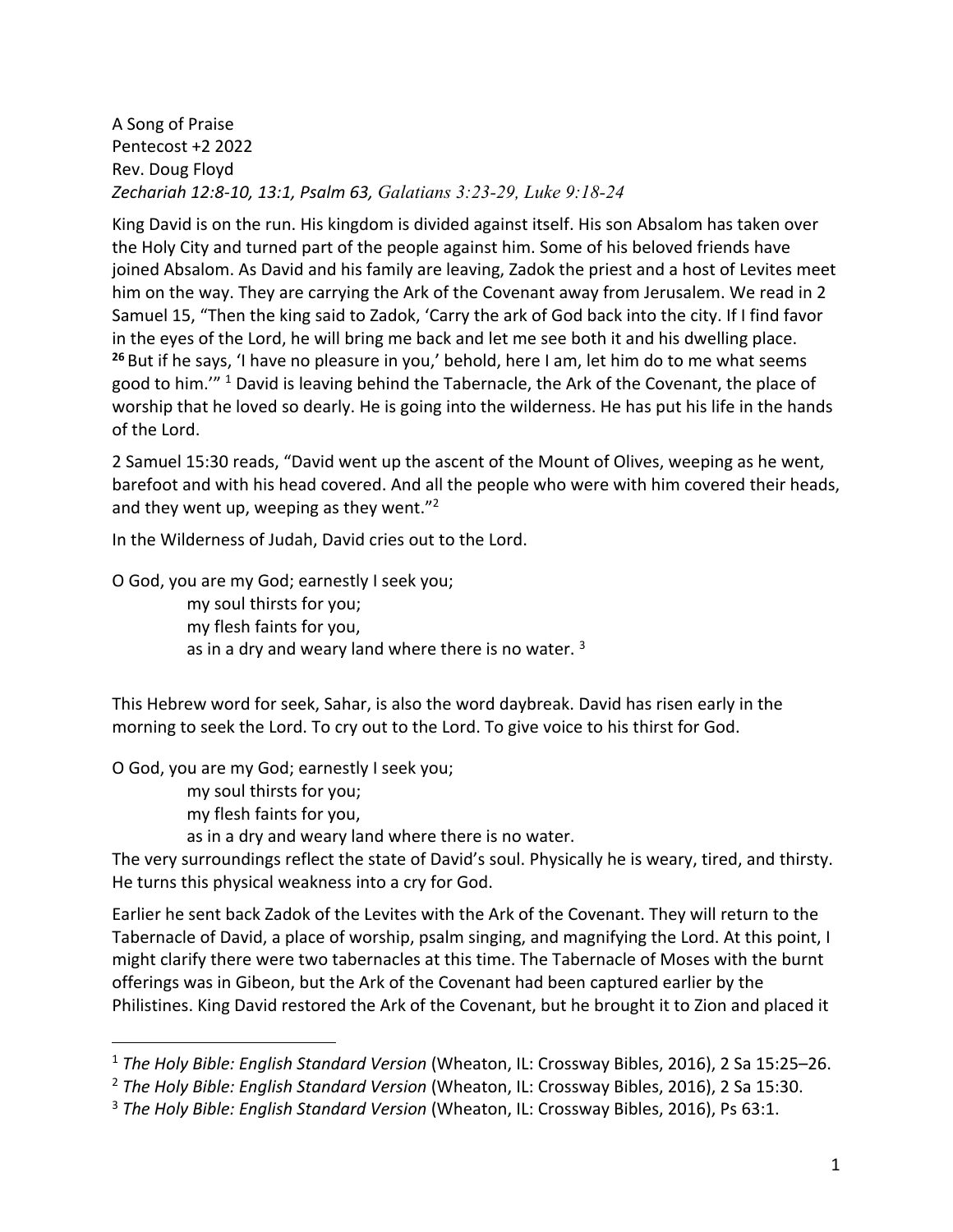in a tent of meeting, or Tabernacle, set aside for worship. David had appointed teams to worship the Lord day and night. As the history of Israel progressed, David's Tabernacle would sometimes fall into disuse. Robert Webber explains that "each time a righteous king initiated a reform and return to the worship of Yahweh, it was accompanied by worship according to the pattern of the tabernacle of David."4

In this wilderness place, David looks back to the Tabernacle, the place of singing and worship to God.

So I have looked upon you in the sanctuary, beholding your power and glory. 5

In remembering the worship of God's people, David finds encouragement. In the worship of God's people, David saw the power and glory of the Lord. David exclaims,

Because your steadfast love is better than life, my lips will praise you. <sup>6</sup>

This is a puzzling refrain because we have to have life in order to even be aware of God's steadfast love. David is exclaiming that life cannot not be lived independent of God's love. It is the Lord who sustains him. Even in his humiliation and escape from Absalom, David is still sustained by the steadfast love of God. So even in this position of loss and defeat, David's lips will praise the Lord.

So I will bless you as long as I live; in your name I will lift up my hands. 7

Whether in the Holy City or in the wilderness, David will lift up his hands and bless the Lord. So far, David's prayer has included rising early in the morning, remembering the glory of God in the worship of His people, lifting up hands in worship, and opening lips in praise. Now David will compare worship of God to eating the finest meal.

My soul will be satisfied as with fat and rich food, and my mouth will praise you with joyful lips, 8 His praise will continue until the close of day. I remember you upon my bed, and meditate on you in the watches of the night<sup>9</sup>

<sup>4</sup> Robert Webber, *The Biblical Foundations of Christian Worship*, 1st ed., vol. 1, The Complete Library of Christian Worship (Nashville, TN: Star Song Pub. Group, 1993), 121.

<sup>5</sup> *The Holy Bible: English Standard Version* (Wheaton, IL: Crossway Bibles, 2016), Ps 63:2.

<sup>6</sup> *The Holy Bible: English Standard Version* (Wheaton, IL: Crossway Bibles, 2016), Ps 63:3.

<sup>7</sup> *The Holy Bible: English Standard Version* (Wheaton, IL: Crossway Bibles, 2016), Ps 63:4.

<sup>8</sup> *The Holy Bible: English Standard Version* (Wheaton, IL: Crossway Bibles, 2016), Ps 63:5.

<sup>9</sup> *The Holy Bible: English Standard Version* (Wheaton, IL: Crossway Bibles, 2016), Ps 63:6.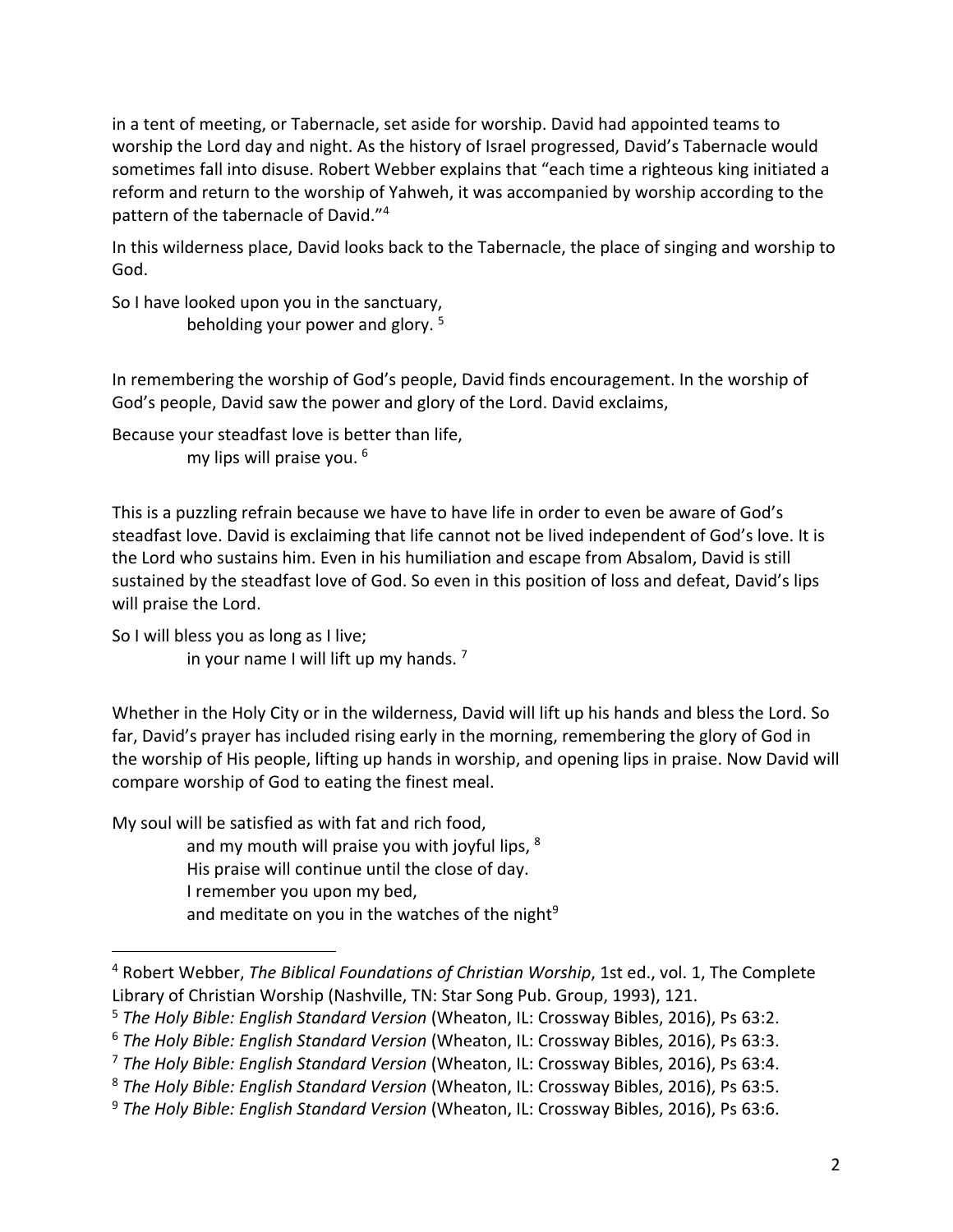If the turmoil of this situation wakes him up, he will meditate upon the goodness of the Lord. David's prayer is instructing us where to turn in good times and difficult times. He prays,

you have been my help,

and in the shadow of your wings I will sing for joy. My soul clings to you; your right hand upholds me. 10

In the final words of this psalm, David entrusts the outcome of this civil war to God.

**<sup>9</sup>** But those who seek to destroy my life shall go down into the depths of the earth; **<sup>10</sup>** they shall be given over to the power of the sword; they shall be a portion for jackals. **<sup>11</sup>** But the king shall rejoice in God; all who swear by him shall exult, for the mouths of liars will be stopped.  $11$ 

Absalom's rebellion collapsed and died. David returned to the throne. Peace and justice were restored. Worship in the Tabernacle continued.

We are made to worship the Lord: morning and evening, day and night, in times of joy and times of sorrow. Our whole body participates in worship. Our mouths in praise, our hands uplifted, in kneeling and sitting, in sleeping and rising.

As I meditated upon Psalm 63 this week, I thought of the ancient Christian Celts and their commitment to worship. These monks wrote magnificent songs of praise to God. They set a pattern in their culture that continues to this day. The Welsh have a tradition of poetry that extends over a thousand years. Before the monks could start writing their own poetry, they memorized the book of Psalms.

As first, it seems unbelievable, but they were praying the psalms all day long every day. In praying the offices, the psalms would have become part of the rhythm of life. As they began to write their own psalms, it would make sense that they would follow in patterns of psalms that they had internalized.

In the Psalm we read today, David's surroundings became part of the prayer and even reflected his inner state. His prayer went beyond the mind to worship that shaped his hands, his body, his lips. His prayer explored all the joys of living like a great feast, like communion with God's people, like the satisfaction of a deep drink in a dry place. All these joys became expressions in his longing for the Lord.

<sup>10</sup> *The Holy Bible: English Standard Version* (Wheaton, IL: Crossway Bibles, 2016), Ps 63:7–8.

<sup>11</sup> *The Holy Bible: English Standard Version* (Wheaton, IL: Crossway Bibles, 2016), Ps 63:9–11.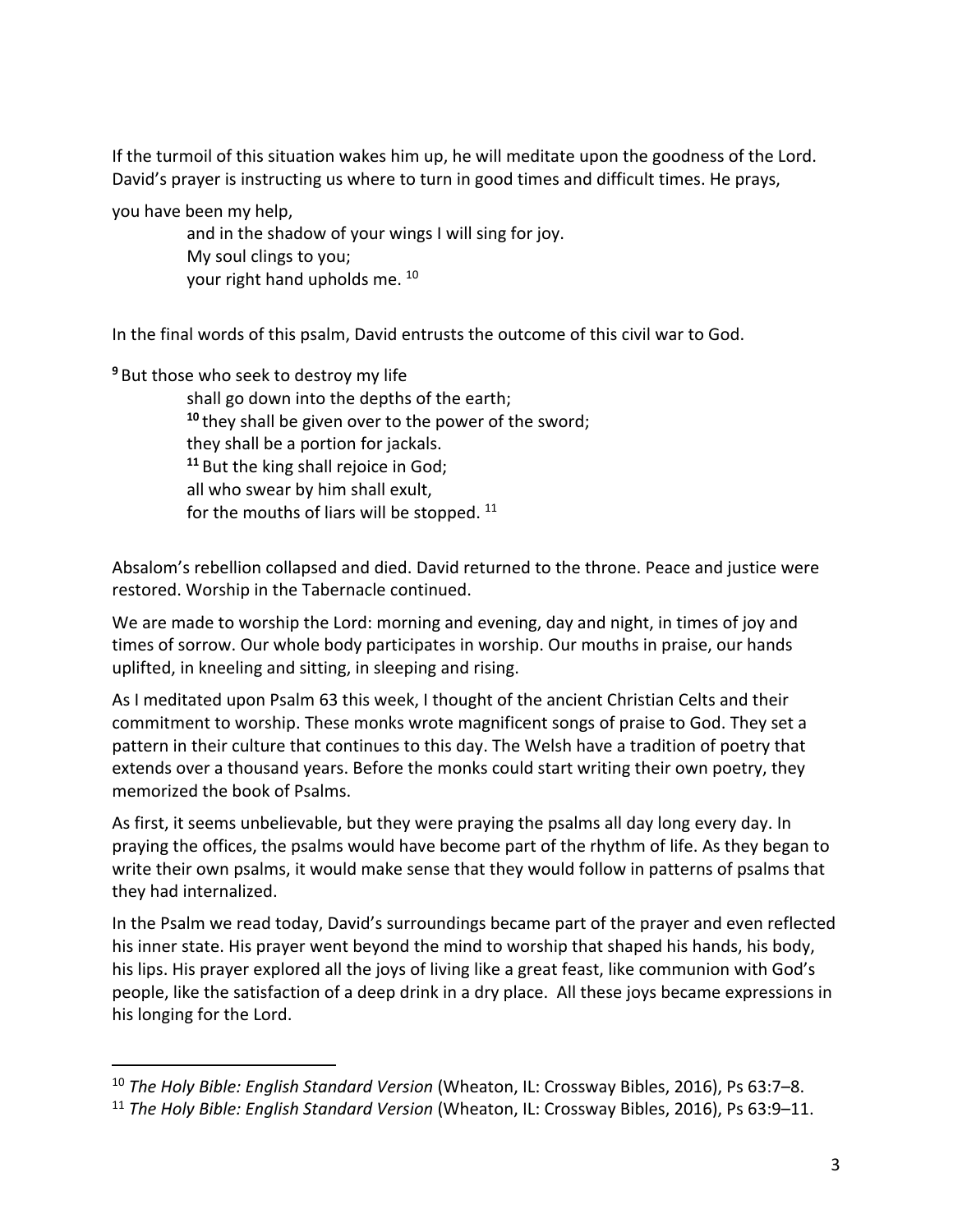I want to end by simply reading a Welsh poem called "The Loves of Talieson." It is a song of praise ultimately directed to God. Not how it celebrates the everyday beauties alongside the beauty of a life of faith.

The Loves of Talieson The beauty of the virtue in doing penance for excess, Beautiful too that God shall save me. The beauty of a companion who does not deny me his company, Beautiful too the drinking horn's society. The beauty of a master like Nudd, the wolf of God, Beautiful too a man who is noble, kind, and generous. The beauty of berries at harvest time, Beautiful too the grain on the stalk. The beauty of the sun, clear in the sky, Beautiful too they who pay Adam's debt. The beauty of a herd's thick-maned stallion, Beautiful too the pattern of his plaits. The beauty of desire and a silver ring, Beautiful too a ring for a virgin. The beauty of an eagle on the shore when tide is full, Beautiful too the seagulls playing. The beauty of a horse and gold-trimmed shield, Beautiful too a bold man in the breach. The beauty of Einion, healer of many, Beautiful too a generous and obliging minstrel. The beauty of May with its cuckoo and nightingale, Beautiful too when good weather comes. The beauty of a proper and perfect wedding feast, Beautiful too a gift which is loved. The beauty of desire for penance from a priest, Beautiful too bearing the elements to the altar. The beauty for a minstrel of mead at the head of the hall, Beautiful too a lively crowd surrounding a hero. The beauty of a faithful priest in his church, Beautiful too a chieftain in his hall. The beauty of a strong parish led by God, Beautiful too being in the season of Paradise. The beauty of the moon shining on the earth, Beautiful too when your luck is good. The beauty of summer, its days long and slow, Beautiful too visiting the ones we love. The beauty of flowers on the tops of fruit trees, Beautiful too covenant with the Creator. The beauty in the wilderness of doe and fawn,